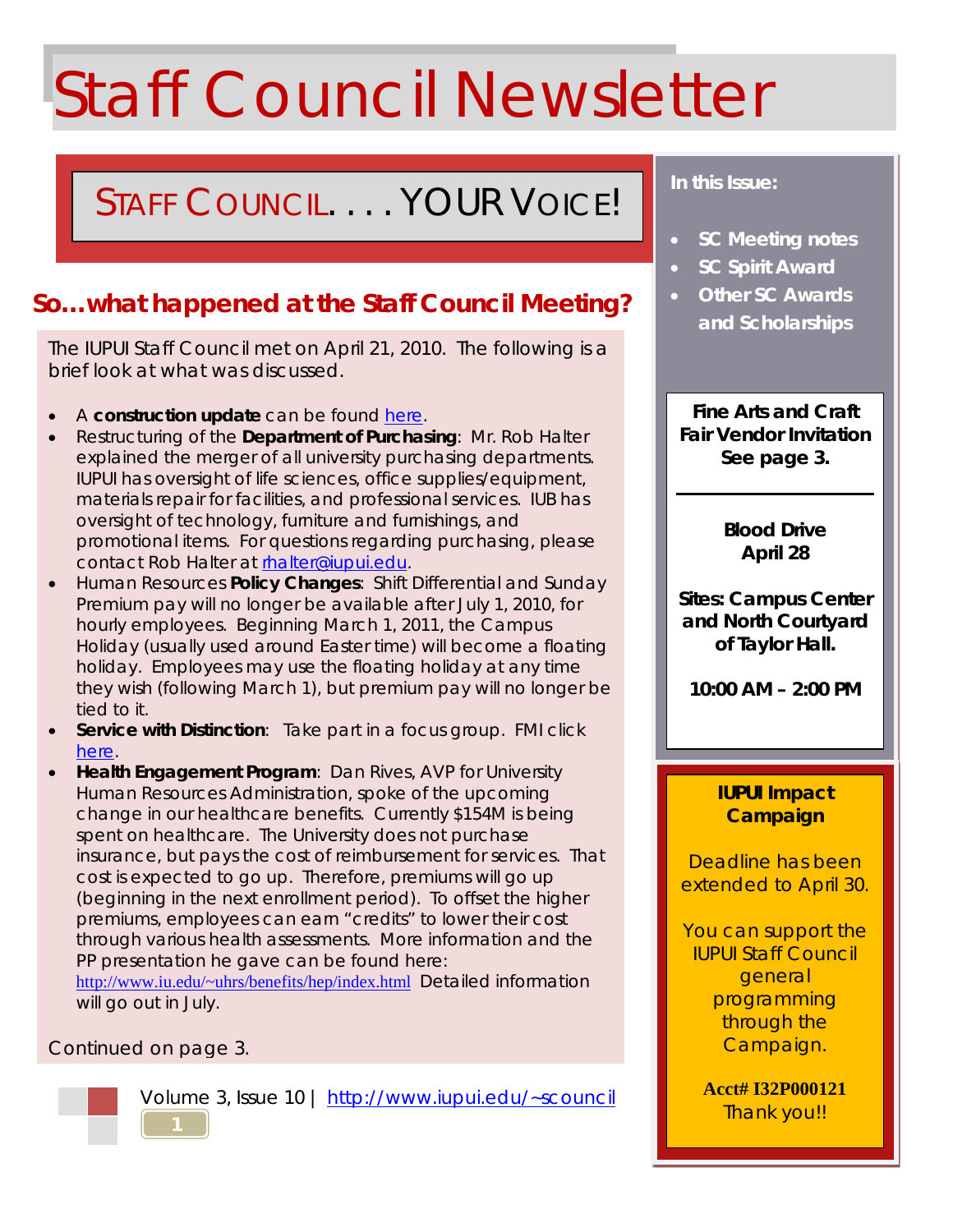# **IUPUI Gerald L. Bepko Staff Council Spirit Award Nominations are OPEN!**

**Nominations Open:** April 15, 2010; **Deadline to Apply:** May 14, 2010, 5:00 p.m.

#### **Congratulations to our 2009 winners**

Kim Lewis (Enrollment Services) Peggy Trittipo (Department of Pediatrics) Ann Wells (School of Education) Wendy Wheeler (Office of Multicultural Outreach)

The IUPUI Bepko Spirit Award recognizes full-time staff members who through extraordinary service and special (professional, team, or volunteer) contributions exemplify the spirit of IUPUI, strengthening IUPUI by fostering collegiality, cooperation, creativity and innovation toward the end of helping IUPUI become one of the nations' best urban universities for employment and education.

The spirit of IUPUI is demonstrated through one's overall attitude, as well as through acts of loyalty, teamwork, and contribution to the mission, goals, and strategic initiatives of the University as well as the Community. The Bepko Spirit Award will be presented to the staff member or team who most exemplifies that spirit.

The IUPUI Bepko Spirit Award is open to all IUPUI appointed full-time staff members who contribute to the overall mission and success of the University. All nominees for the IUPUI Bepko Spirit Award will receive a letter of notification by e-mail that they have been nominated for the award. The award recipient(s) will receive a letter of congratulations and the appropriate supervisor(s) will be notified. Presentation of the awards either will be made at a Staff Council meeting or department meeting, whichever the winner prefers. Bepko Spirit Award recipients will be selected in the spring and recognized at the Chancellor's Convocation in the fall. To nominate an individual or group, you must complete the nomination and narrative forms and submit per the instructions. The IUPUI Bepko Spirit Award is sponsored by the IUPUI Staff Council and administered by the Rewards and Recognition Committee.

Related Forms: Nomination Form; Narrative Form

**2**

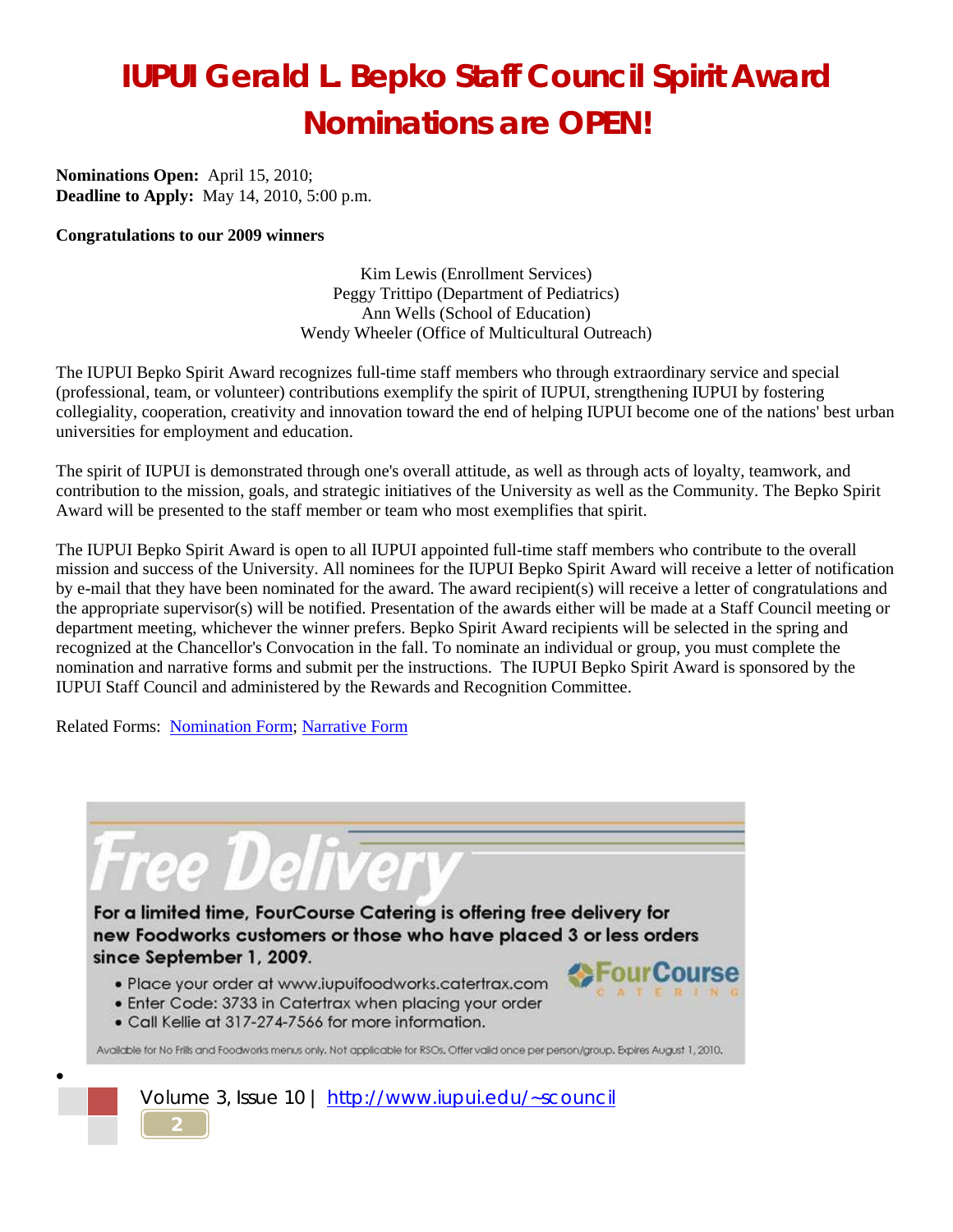# **What Happened at the Staff Council Meeting (continued from page 1):**

- Scott Evenbeck, Dean of University College, gave a presentation on "**Lessons Learned: A Decade**  of Working with Entering Students." Find out more about these students and what IUPUI offers.
- The Staff Council voted to change meetings in the next academic year from 3-5 pm to 2-4 pm.



[IUPUI Service with Distinction](http://www.iupui.edu/~scouncil/documents/newsletters/volume3/servicedistinction.pdf) – Focus Group!! [Tox Away Day](http://www.iupui.edu/~scouncil/documents/newsletters/volume3/Earth%20Day%204-24-10.pdf) [Yoga Registration for Summer](http://www.iupui.edu/~scouncil/documents/newsletters/volume3/yoga%20Summer%202010%20withOUT%20tabs.pdf)

[Norman Brown Diversity and Leadership Program \(NBDLP\)](http://www.iupui.edu/~scouncil/documents/newsletters/volume3/nbdlp.pdf)

The NBDLP celebrates over 20 years of leadership in academic excellence, diversity and community service at IUPUI. One component of our program that sets it apart from other diversity initiatives is that we pair each scholar with a campus mentor. As a member of the IUPUI community since 1991, I believe my greatest legacy is working with these students as they grow into campus and community leaders. I have had 3 scholars graduate and currently mentor two scholars: a first year student majoring in Biology and a sophomore in Liberal Arts.

If you have questions about the responsibilities and time commitment for serving as a mentor in the NBDLP scholarship program, please feel free to contact me. We are currently finalizing scholar selections for the 2010-2011 academic year. Mentor responsibilities would begin at the start of the fall term in August. **If you are not available but would like to recommend a colleague**, please feel free to share this email with them or have them contact me directly. Information about the NBDLP is available on-line at [http://www.iupui.edu/~iupuimco/Norman\\_Brown/index.html.](http://www.iupui.edu/~iupuimco/Norman_Brown/index.html)

Thank you for your time and keep up the great work that you do on the IUPUI campus!



Volume 3, Issue 10 |<http://www.iupui.edu/~scouncil>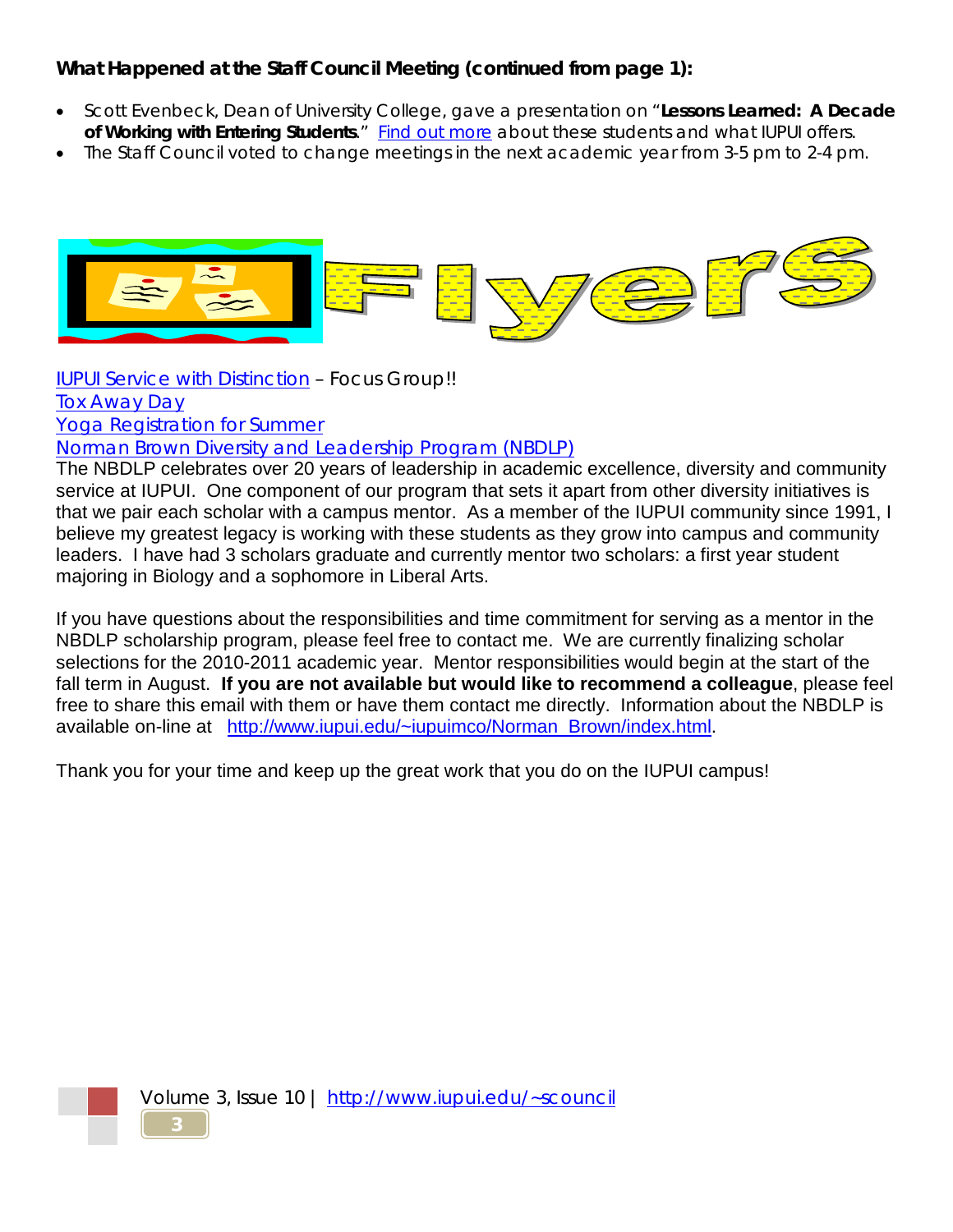



INDIANA UNIVERSITY-PURDUE UNIVERSITY **INDIANAPOLIS** 

#### Location: INDIANA UNIVERSITY-PURDUE UNIVERSITY INDIANAPOLIS

**Committee Members** 2010

Deanna L Hart - Co-Chair Teresa McCurry - Co-Cha Teresa Abney Donna Kent **Becky Cass** Erin Cassity **Beth Chaisson Gary Curto** Pat Gaines-Mills **Sue Herrell** Jan Smith Tonva L. Shelton

**IUPUI Campus Center** 420 University Boulevard Indianapolis, IN 46202

Date: Saturday, October 30, 2010 10:00 a.m. to 4:00 p.m.

Booth Rental: 10' x 10' Space / \$60.00 booth fee \$5.00 per table rental No refunds given after August 1, 2010

Attached please find an application for IUPUI Staff Council's Annual Juried Fine Arts & Crafts Fair. All applications should include up to four pictures of your art or craft and will be judged by a committee of Staff Council members. We reserve the right to limit the number of booths in any particular craft category. Please remember to include an accurate description of your art or craft on the application. We are only accepting items which are hand-crafted by you. The sale of candles, potpourri, clothing, etc., that are not hand-made or not contained in a hand-crafted item are prohibited. Commercially made or mass-produced items for resale will not be allowed. If we find you have commercially made items, you will be asked to remove those items or tear down immediately and you will forfeit your booth fee. We also require that all tables be skirted or covered to the floor. Vendors will not be allowed to sell any homemade food items.

Please return the completed application, up to four (4) pictures of your art or craft to the name and address listed at the top of the application by April 20, 2010. Please do not send the booth fee with your application. If your application is accepted, you will receive a confirmation letter which will indicate the amount you owe for the reservation of a booth(s). Participation in the 2010 show does not constitute automatic participation in future shows.

Our fair will be advertised in area newspapers and at various businesses. A variety of food options will be available throughout the day in the Campus Center for the convenience of vendors and customers. Barnes & Noble Bookstore featuring Starbucks Coffee will be open beginning at 8:00 a.m. Parking will be available for vendors in the Vermont Street Garage. Visitor passes will be provided for your parking needs, 1 pass per vendor for Friday evening set-up and all day Saturday. IUPUI Staff Council reserves the right to make necessary changes without prior notification. More information about the Campus Center can be found on-line at: http://www.iupui.edu/~sldweb/campus-center

All proceeds from booth rental will go towards IUPUI scholarships and university projects.

If you have any questions, please contact Beth Chaisson at echaisso@iupui.edu or 317-274-4716.

"The Trustees of Indiana University, IUPUI and the IUPUI Staff Council are not responsible for any items left unattended."

#### **APPLICATION DEADLINE EXTENDED!!!! VENDOR APPLICATION CAN BE FOUND HERE:** http://www.jupuj.edu/~scouncil/documents/craftfair vendor invitation 2010.pdf



Volume 3, Issue 10 | http://www.iupui.edu/~scouncil